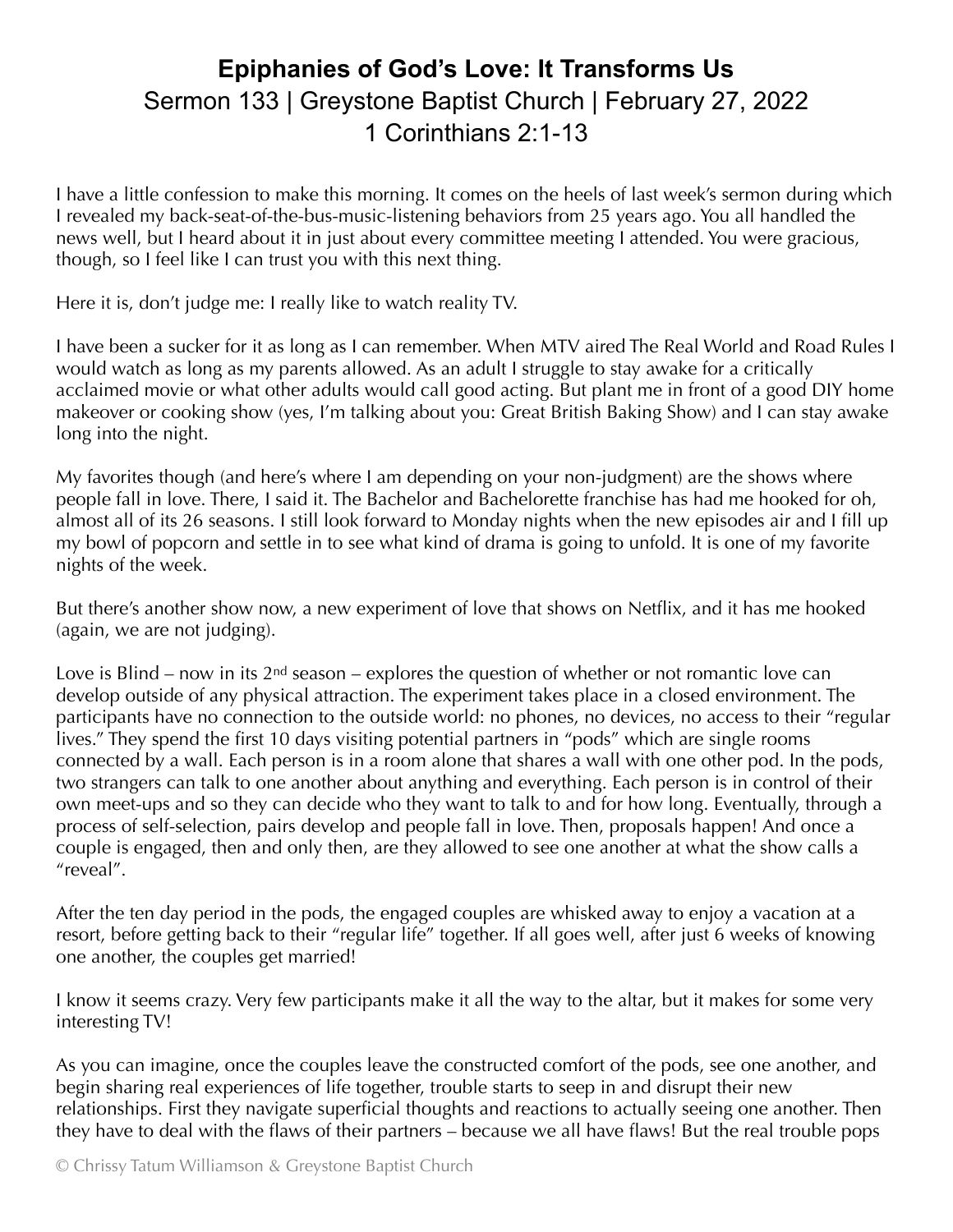up in the last phase of the experiment when the couples are back to home, work, and play, surrounded by friends and family who have known each individual the longest. This is when things get rough.

One partner sees the other's apartment and realizes their beloved is actually a slob – or a neat freak. (Which is terrifying in both cases, no matter which one you most identify with.)

One partner's friends can't get on board with the fact that their friend who was the life of every party when he was single, is now paired up with an introvert who just doesn't want to go out on the town every night of the week.

The arguments begin to happen as suddenly two people who seemed to have everything in common realize that when they are mad, or sad, or scared, they can't communicate effectively and now they've got a real problem on their hands. How will they make it work?

This is the real breaking point for some couples as they realize that if the relationship is ever going to work, Each person is going to have to change something. Nobody gets to avoid it.

As I have been watching the show this season I have begun to realize that this is exactly where all kinds of relationships go wrong. And it isn't only our human relationships that we share with one another, this is also where we tend to back down, to get defensive, and retract in our relationship with God.

Just think about our epiphany journey, exploring the nature of God's love. First we were reminded that God cares for us, then that God's love for us (and all creation, really) never runs out. All of that sounds great! Then we are invited to go deeper… to participate in God's love. This feels like the next level, not only are we recipients of God's abundant love and care for us, but now we can actively share in its expression in our world.That is a lot of responsibility!

Then last week we talked about how God's love can raise the dead. Of course we know this to be true in the work of the cross, and it sure is good to know that God's love can raise all the stuff that is dead or dying within us. But when we get right down to it, if we want to be transformed from death into life (now and for all eternity), we have to allow God to work on us, to shape us and mold us, to make us into what Paul calls a new creation.

We have to allow God to change us. To change our behaviors and our beliefs about the world. To change the nature of our relationships with our friends and our enemies. To change the way we do business and the way we engage in the public sector. We have to allow God to see it all: the good, the bad, and the ugly. And as we open our whole selves to God – if we really are in relationship with God, then we have to humbly and vulnerably allow God to transform us. We have to change.

There is personal change that needs to happen. We talk about this with our language of repentance. When we decide to follow Jesus, we turn away from the things that are contrary to the Gospel. Things like greed, selfishness, and deceit, things that prioritize our own well-being over the inclusion and love of others. When we repent, to use the old baptismal language, we die to ourselves and rise to life in Christ.

There is also another dimension to the transformation that God's love beckons us to make: let's call it incarnational or relational change. If that first change is entry-level, easy stuff (like falling in love in a pod), then this is where things get real. (This is hometown week, when friends, family, and all the daily rhythms of work and play come flowing back in.)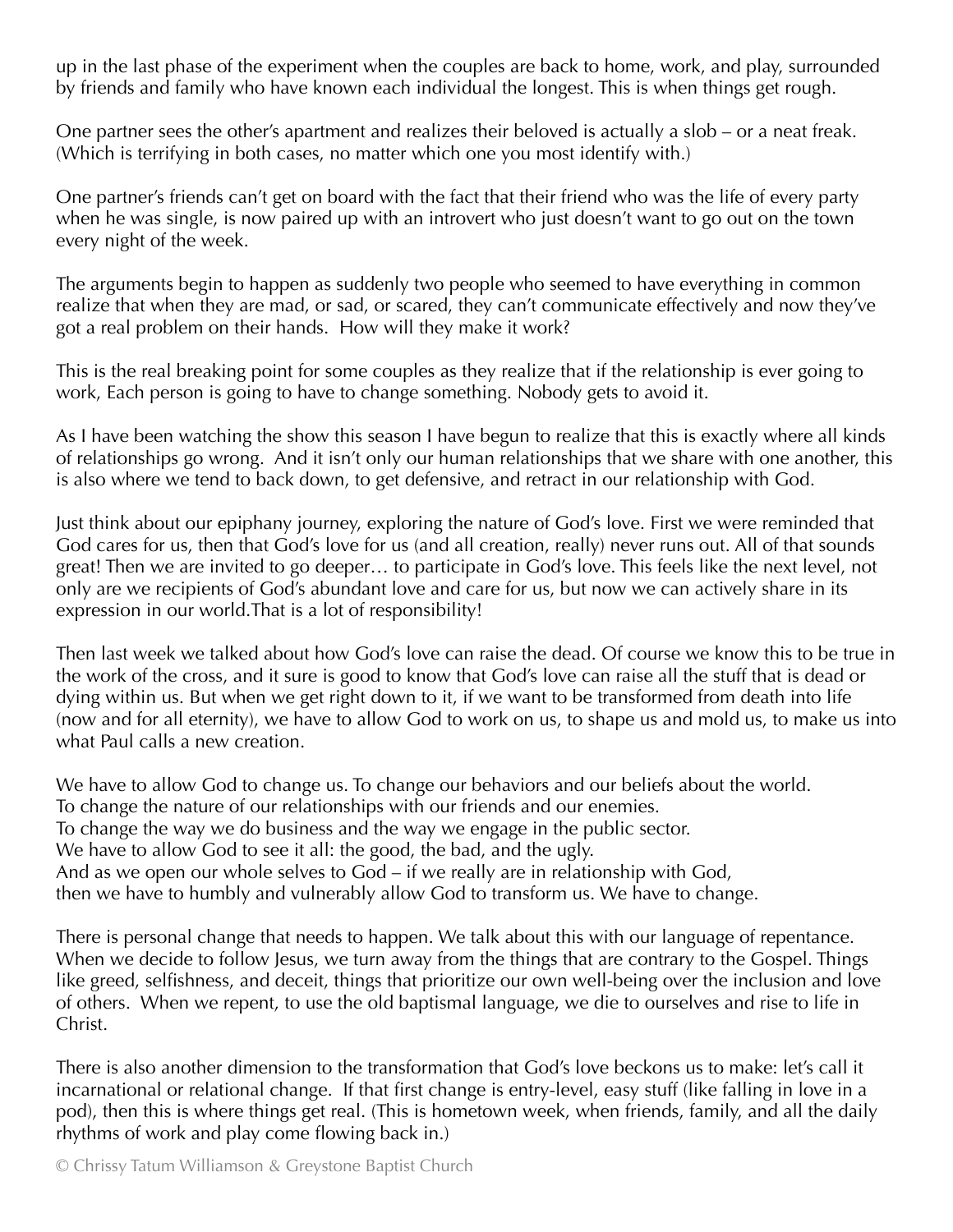If Jesus's life is the supreme example of God's love then we cannot ignore the fact that God transformed God's own self to be with us in our human form. Emmanuel, God with us. This is stated in Philippians 2:

though he was in the form of God… he emptied himself… being born in human likeness… And being found in human form he humbled himself and became obedient to death – even death on a cross.

It is lived out in the mission and ministry of Jesus as he enters into transformative relationships with people all over Galilee. Jesus teaches humanity about what God's love looks like – not just in word, but in action, in dynamic, transformative relationships with real people. In Jesus there is a back and forth, an exchange of ideas, a mutual vulnerability, an empathy, and a holy understanding that each and every one is made in the image of God and is therefore worthy of love, compassion, hospitality, and kindness.

All of this, of course, is contrary to what our minds are programmed to understand. When we look at the world we see difference, division, and competition. We have bought into the lie that there isn't enough, and so we store up resources for ourselves and we seek power and status that we can pass along only to our own. We believe that we can be absolutely right about everything based on our own research and from our places of certainty we label and judge others as ignorant, immoral, and unworthy. All the while we are building walls and shutting down the possibility that God may be trying to teach us something new through the eyes of an other. That God may be trying to transform us through the power of relationship… offering us a different glimpse of God's Kingdom through the eyes of a stranger, a neighbor, a friend…

This is what incarnational change is all about. It is about being *with* others and not just "for" others – which (of course) assumes that we have all the answers, all the wisdom, all the power. Incarnational change is utterly relational and it requires that we examine ourselves, our quirks, our blinders, and our shortcomings to allow room for God's love to grow within us.

Nobody ever said it would be easy.

This is what Paul is talking about when he writes to the Corinthian church:

When I came to you, I did not come proclaiming the mystery of God in lofty words or wisdom...

… I came to you in weakness…

with a demonstration of the Spirit.

He didn't come preaching, he came loving. And the love that Paul demonstrated with this group of early Christians was one that transcended the ways of the world because it insisted on the wisdom of the Spirit - a wisdom rooted in God's incarnational love, shown in the life, suffering, death, and resurrection of Jesus.

A dear friend of mine who is Pastor of First Baptist Church on Fifth Street in Winston Salem wrote a similar letter this past Thursday when so many of us were waking up to news of war and hatred playing out in ways we had never imagined we would see in our lifetime. Her words echo Paul's as she reminds us all of what Incarnational Love looks like here and now. Listen to what she says: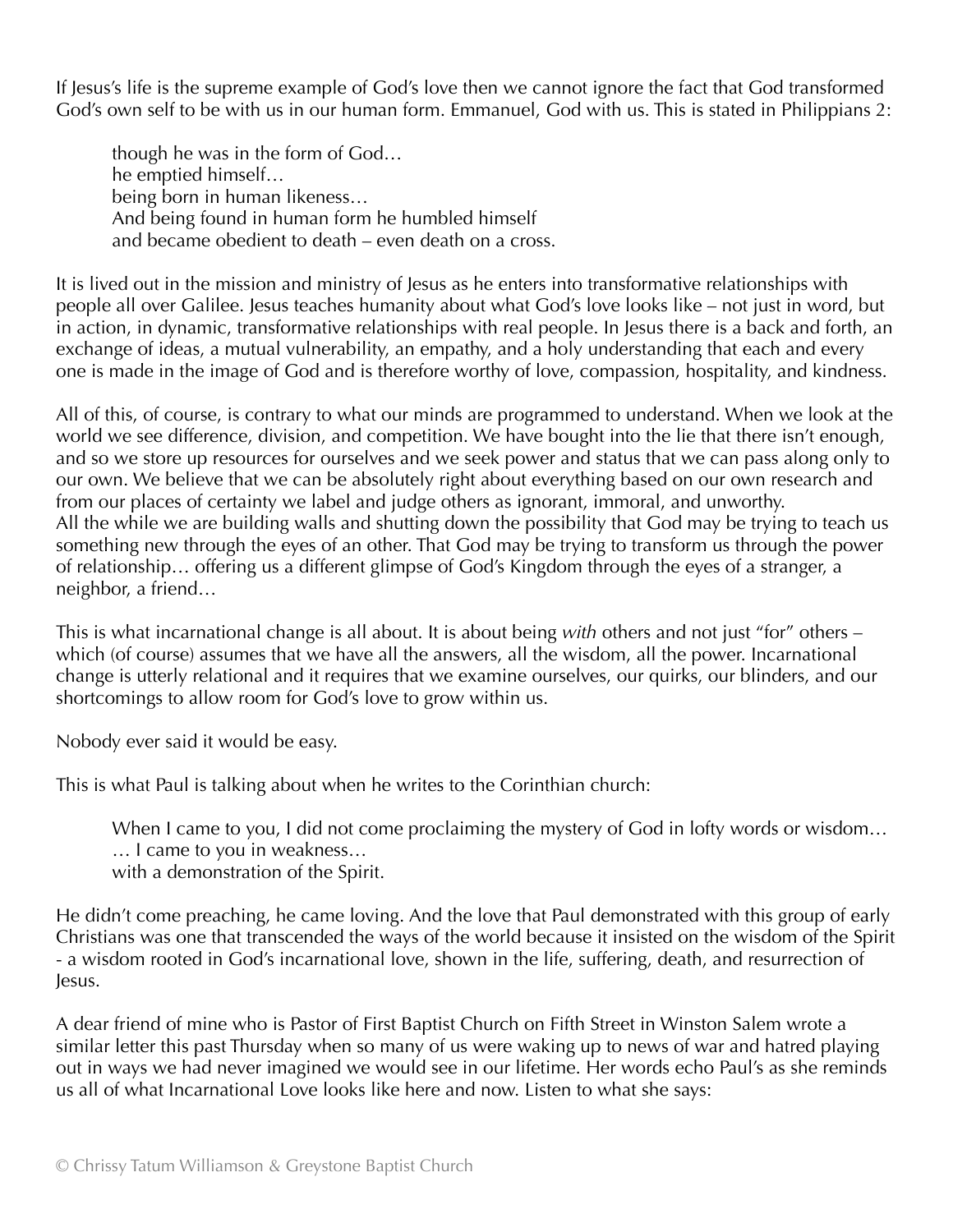Some beloved friends of mine are going through a profound season of suffering. When I hold them in love, I find my mind wants to protect itself. "I cannot imagine what this must be like for them," I often think, eager to fill my thoughts with anything but that pain.

And then I press my mind to connect with my heart and acknowledge wisdom I heard long ago.

"You must imagine it," I tell myself. You must. You must sit with this particular suffering, look it squarely in the face, and imagine every contour of it: the fear that has ripped them open wide, the utter exhaustion that is their constant companion, the road and hallways and paths they are walking, unsure what the shadowy future ahead will hold. You must feel the churn in your belly, the catch in your throat, the surrounding embrace of God that holds despite it all.

Facing the suffering of my friends is enlarging my compassion. It is knitting me to them and to the beloved community surrounding them in love.

Suffering with them, like suffering with others in different seasons of my life, has become a necessary teacher to me of the way of Love.

It pulls me out of the recesses of my own head (praise be), and lifts my eyes from my own life to bear witness to theirs.

I share this today, because I wonder if you're like me and need a grounding practice as again, we hear news of such disorientation and depravity in the world.

Today, I'm imagining the citizens of Ukraine and of Russia, and the political and humanitarian leaders responding to this global crisis.

I'm imagining the parents of trans and non-binary kids and the kids themselves, particularly in Texas, but beloveds all around so close in my heart.

I'm imagining those grieving the ravages of covid in our bodies and our relationships.

I'm imagining so many of us who are languishing and weary from persistent trauma.

And as I do, I'm looking squarely into the suffering, feeling the churn in my belly and the catch in my throat, the fear and the exhaustion so complete.

Somehow over time, in the heaviness and the grief, our compassion grows.

Our love widens.

Our resentment gives way to gentleness.

Our self-focus shifts to communal generosity.

Our tendency to numb turns to possibilities to embrace.

Suffering with saves us, over and over again.

For there, hope presses through the dark, hard, cold ground like shoots growing from stumps and new life arriving in the very places where death tries to have the final word.

The forces of death are all around.

They are growing amid our public conversations as we continue to marginalize people whose stories we neither know nor understand.

© Chrissy Tatum Williamson & Greystone Baptist Church